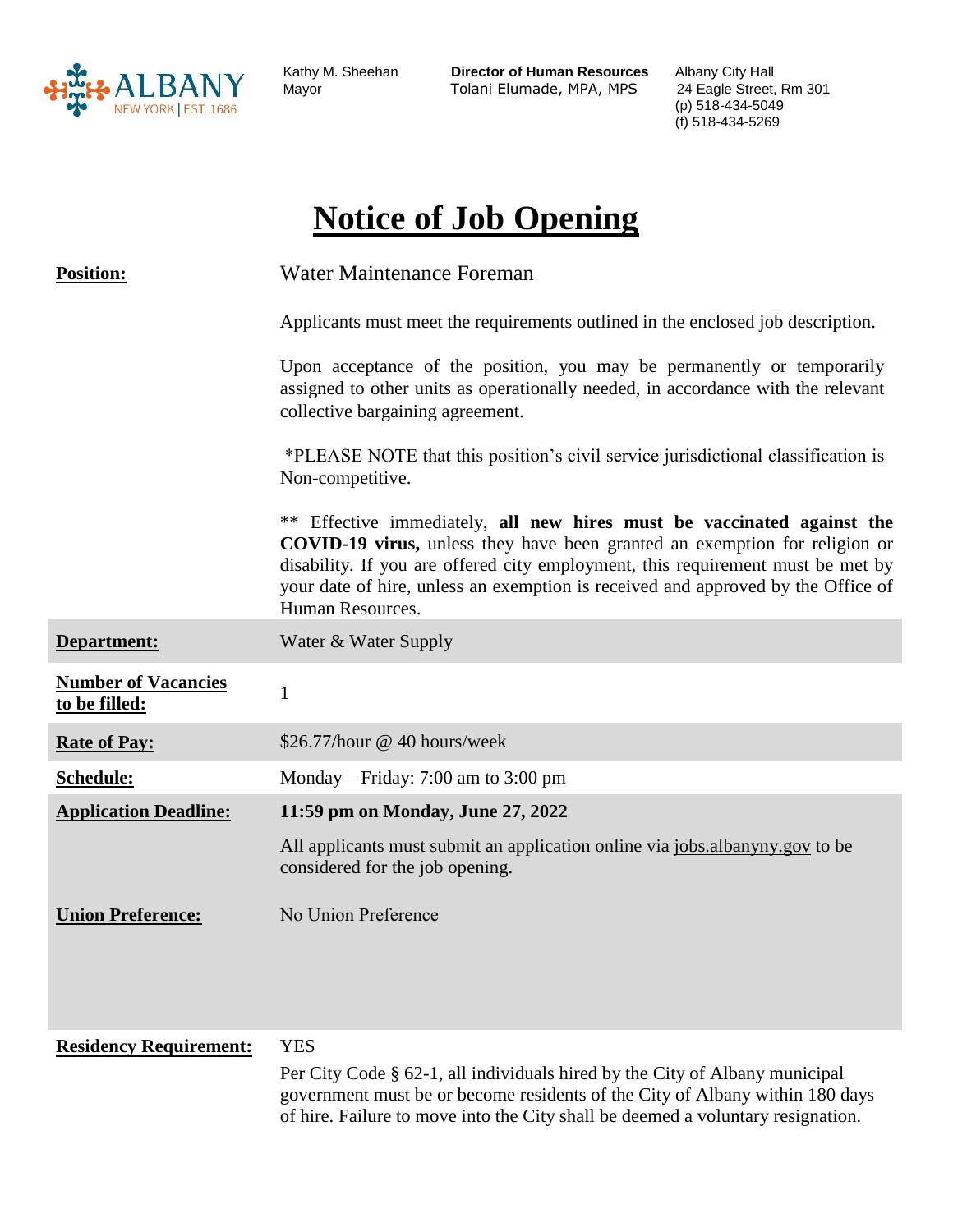

Kathy M. Sheehan

Kathy M. Sheehan **Director of Human Resources** Albany City Hall Tolani Elumade, MPA, MPS

(p) 518-434-5049 (f) 518-434-5269

#### **The City of Albany is an Equal Opportunity /Affirmative Action Employer.**

## **Posted on Monday, June 13, 2022**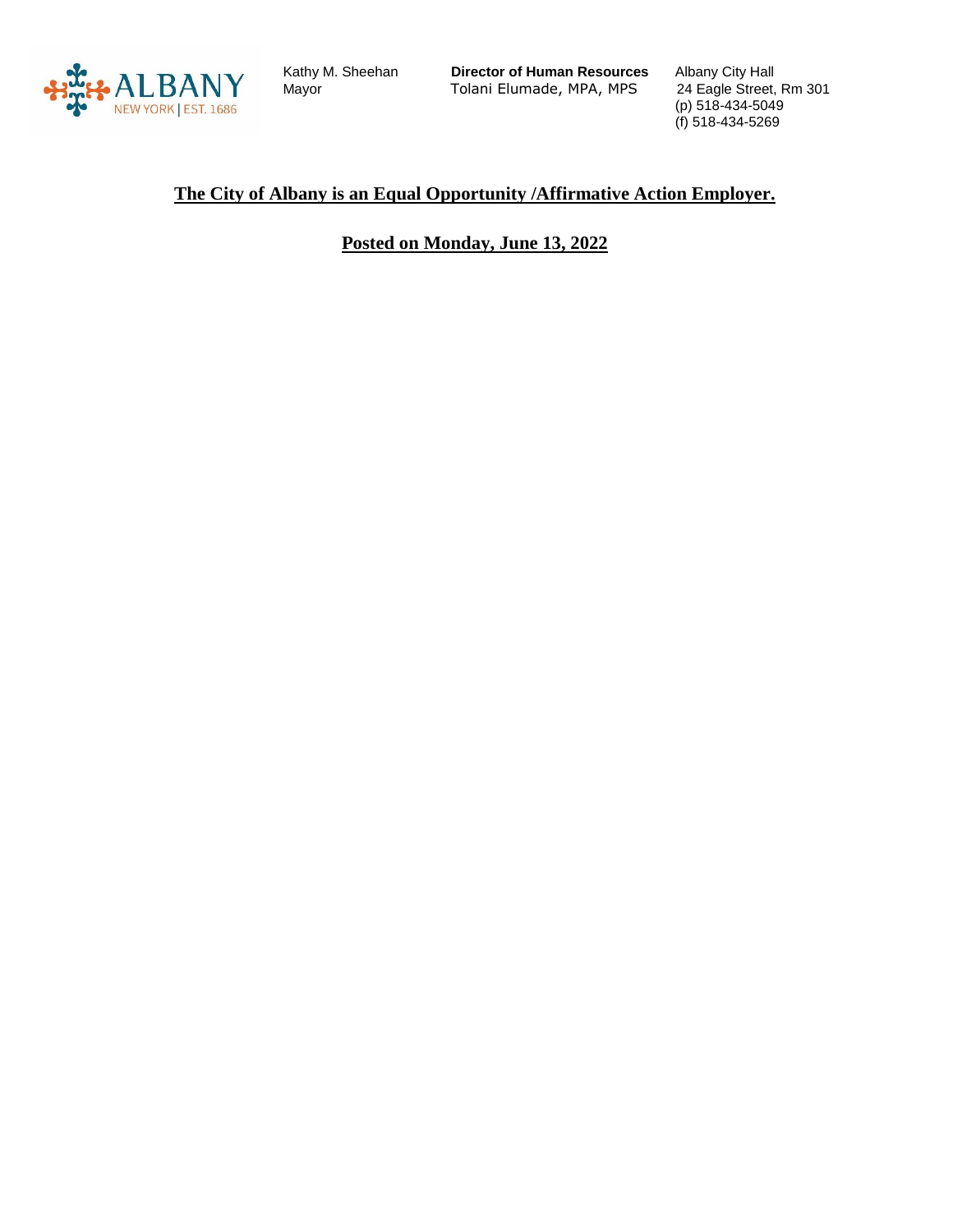## **WATER MAINTENANCE FOREMAN**

**DISTINGUISHING FEATURES OF THE CLASS**: The incumbent in this class supervises and participates in the installation, maintenance and repair of water distribution systems, fixtures and equipment. This position involves responsibility for supervising and coordinating the work of various crews engaged in the installation, maintenance and repair of water mains, water services, hydrants, valves and other water system fixtures. The work is performed under direct supervision of the Water Maintenance Supervisor with some leeway over Equipment Operators I and II, Laborers and Water Maintenance Repair Workers. Employees in this class must be available at all times for emergency repairs to the water distribution system as well as daily participation.

## **TYPICAL WORK ACTIVITIES**: (Illustrative Only)

- Supervises and helps coordinate the work of moderately-sized work crews engaged in the installation, maintenance and repair of water mains, water services, hydrants, valves and other system fixtures;
- Coordinates the activities assigned to the various crews;
- Tours work areas in order to check work both in progress and completed for conformance to Water Department standards;
- Supervises and participates in the caulking, installation, replacement and repair of mains, valves, hydrants and pipes;
- Supervises and performs the tapping of mains for the extension of consumer water fixtures;
- Reports on progress made by the various crews and takes steps to see that production standards are met and difficulties resolved;
- Investigates complaints pertaining to water stoppages or breaks in mains;
- Files daily reports pertaining to work projects, completion and time on job;
- Enters and retrieves information in an automated information system;
- Responds to emergency calls at any time, day or night;
- Performs related work as required.

### **FULL PERFORMANCE KNOWLEDGE, SKILLS, ABILITIES AND PERSONAL CHARACTERISTICS**:

- Good knowledge of the installation, repair and maintenance of water distribution fixtures and equipment;
- Good knowledge of the methods, tools, materials, equipment and terminology used in a water distribution system;
- Good knowledge of the component structures and fixtures of a water distribution system;